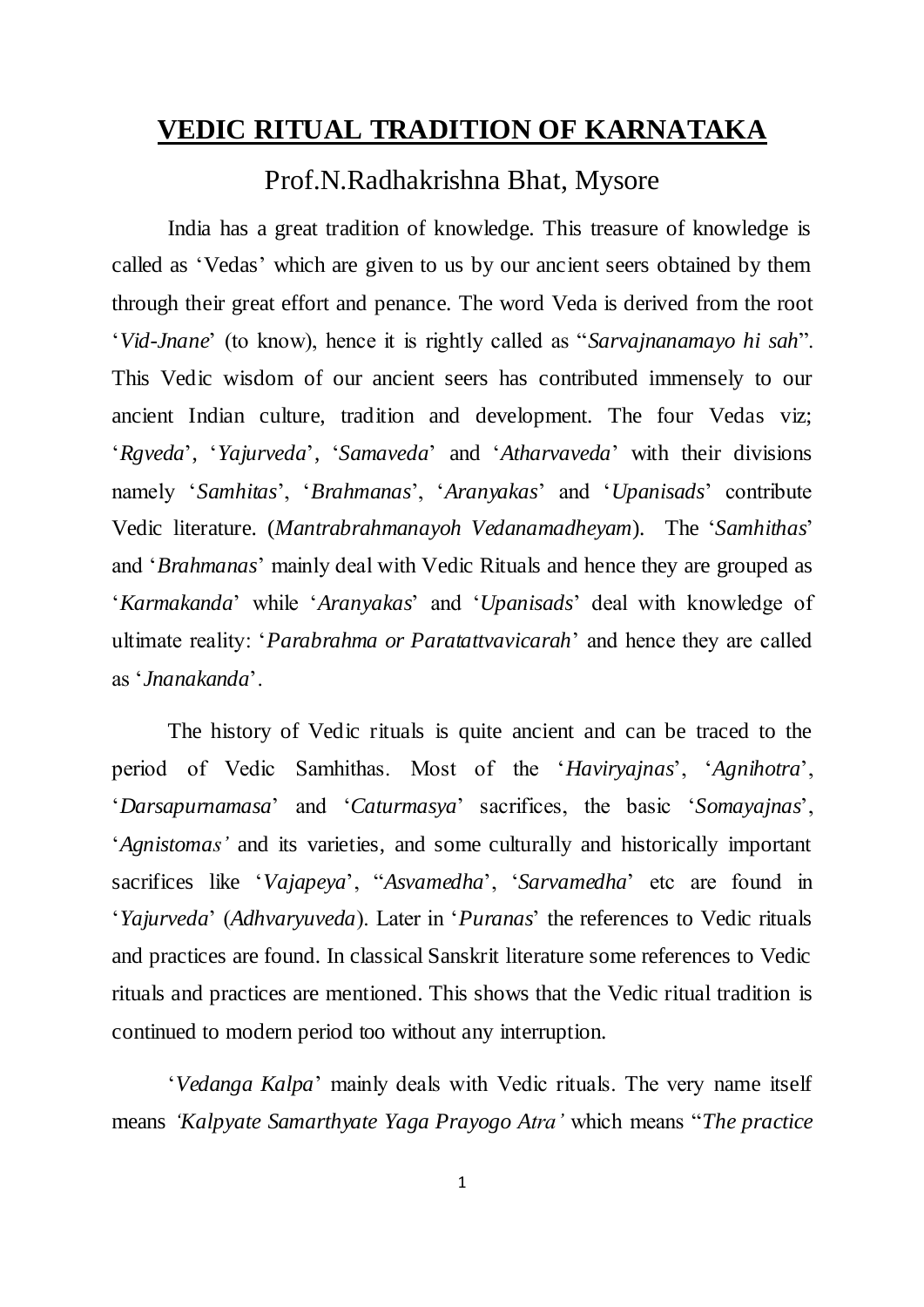*of Vedic ritual traditions are explained here"*. This Vedanga has four parts namely, '*Sulvasutras*', '*Srautasutras*', '*Dharmasutras*' and '*Grhyasutras*'. The '*Sulvasutras*' and '*Srautasutras*' directly deal with the performance of Vedic rituals. These texts provide guidance for the performance of Vedic sacrifices. The performance of Vedic rituals is being continued even to modern period especially in South India. There has been a tradition of '*Ahitagnis*' and '*Srauta priests*' in South India and have continued to perform Vedic rituals as and when possible. These priests inherited the tradition of Vedic ritual practices from their ancestors and perform Vedic rituals even today. Some '*Srauta priests*', '*Agnihotris*' keep '*Agni*' in their houses and protect it even today. The '*Agni*' usually transferred from father to son and the tradition is continued without any break. The rituals are conducted in the same ancient procedures with some modifications according to the convenience for the modern society and availability of required materials.

#### **Characteristics of Yajna (Vedic Rituals):**

'*Yajna*' (Vedic Rituals) is the most important feature of Vedic literature. It occupies very important cultural position in the literature and life as well. The word '*Yajna*' is derived from the root '*Yaj*' – to Worship or offering an oblation to a deity and paying one's respect to it. Its meaning is further drawn signifying devotion in different ways. The materials offered to '*Yajna*' are called '*Havis*'. The performance of offering, the dedicated '*Havis*' into the principal of universal fire is '*Homa*'. '*Adhvara*', '*Kratu*', '*Makha*', '*Yaga*' and '*Medha*' are other words used as synonyms for the term '*Yajna*' in general sense though there are many features which differ among themselves. These play a great role in shaping our civilization order and peace. The Yajna is classified into three types viz. '*Nitya*'(Daily), '*Naimittika*' (Occasional) and '*Kamya*' (Optional) based on the practice. '*Nitya*' is that which is performed daily, '*Naimittika*' is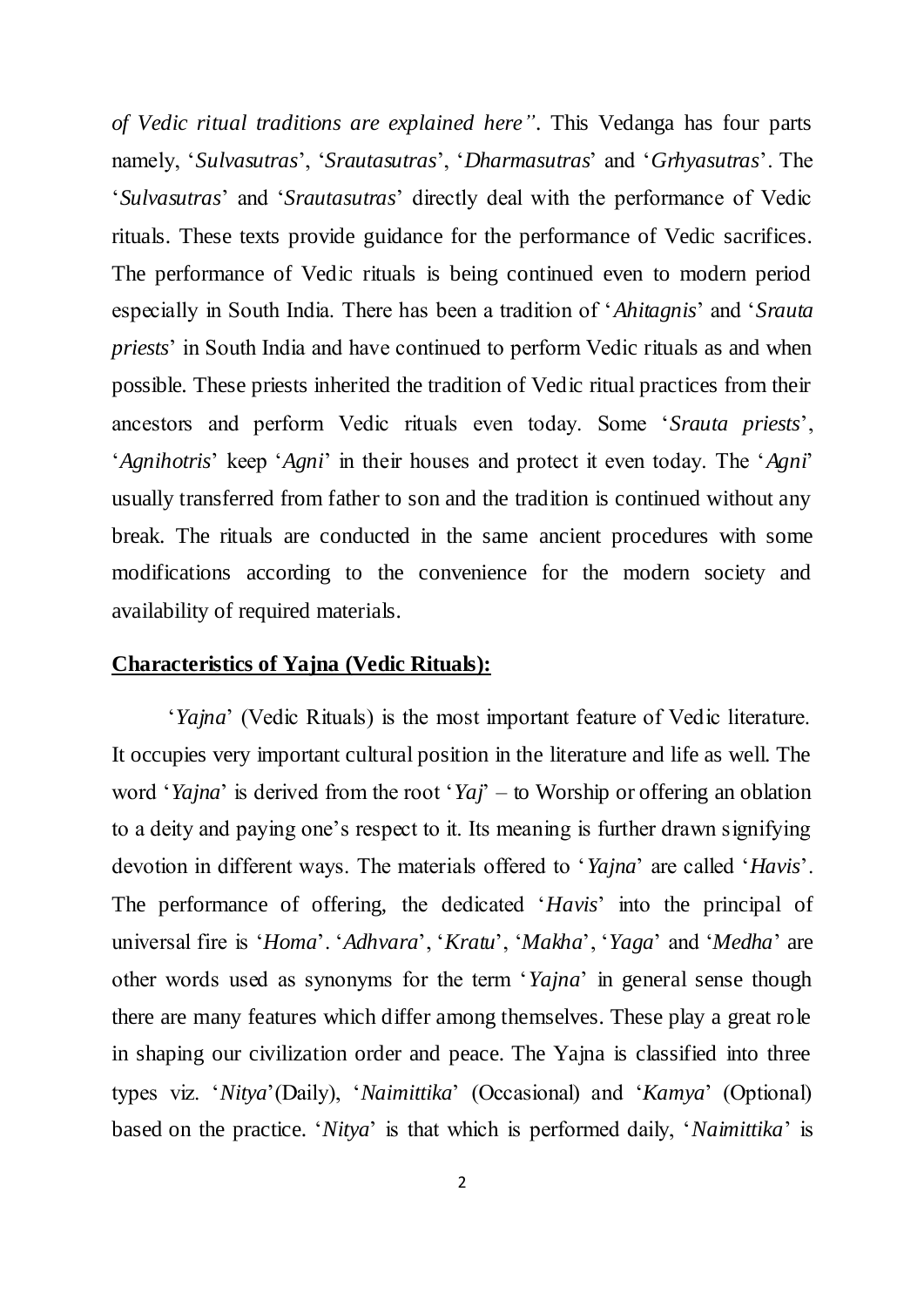attended to on particular occasion and '*Kamya*' is that which is performed to attain some special object.

A '*Yaga*' is made up of several rituals which has its own principal part (*Pradhana*). Those that form subsidiary or supplement to this are called '*Angas*'. Some of the rituals may be common to several '*Yagas*'.

The different modes of classifications of Sacrifices are

1. '*Prakrti*' (Model) and '*Vikrti*' (Modified)

2. '*Pradhana* (Principal) and '*Anga*' (Auxiliary)

- 3. '*Isti*', '*Pasubandha*' and '*Saumika*'
- 4. '*Nitya*', '*Naimittika*' and '*Kamya*'

### **'Yajnas' and their salient features:**

There are seven '*Havir Yajnas*', namely,

- 1. '*Agnyadhana*'
- 2. '*Agnihotra-Homa*'
- 3. '*Darsa-purnamasa Istis*'
- 4. '*Agrayanesti*'
- 5. '*Caturmasya*'
- 6. '*Nirudha Pasubandha*'

#### 7. '*Sautramani*'

In these '*Yajnas*', '*Havis*' are offered to the sacred '*Agni*' and hence it is called as '*Havir Yajnas*'.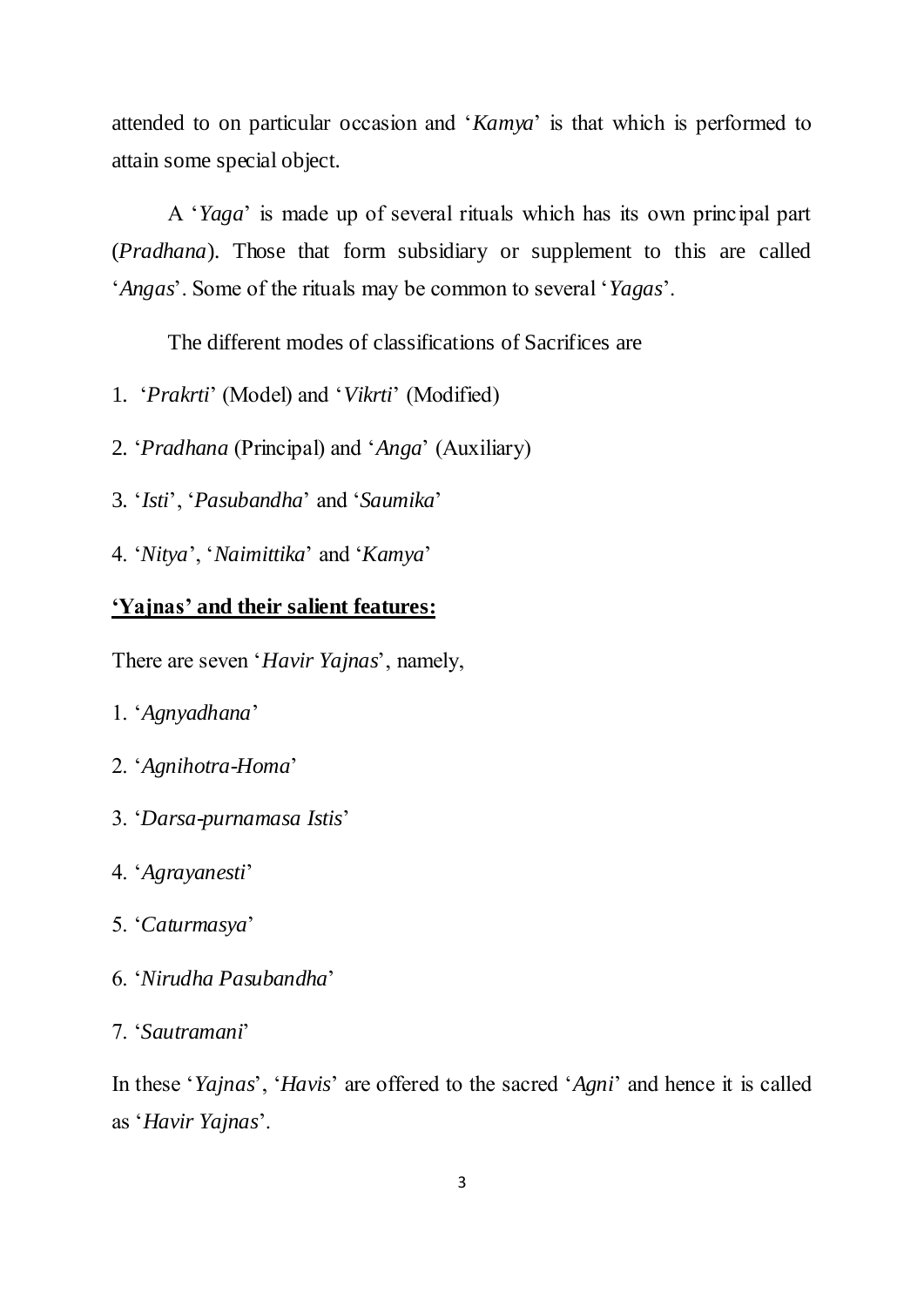1. **'***Agnyadhana***'**: The Vedic sacrifice requires three sacred fires namely '*Ahavaniya*', '*Garhapatya*' and '*Daksinagni*'. '*Adhana*' is a special function of entertaining the three sacred fires. There is a regular procedure for this function. Then the fire is constantly maintained in the '*Garhapatya*' and is distributed from it to the other two fire places at the time of sacrifice according to the rules (*Vidhi*) laid in the '*Srautasutras*'. All '*Homas*' except a few are performed in the '*Ahavaniya Agni*'. From the day of '*Adhana*', the sacrificial '*Agni*' will be called as '*Ahitagni*'.

'*Punaradhana*' is a process to be carried out if the fire in the '*Garhapatya*' gets extinguished for some reason or other. The '*Ahitagni*' has to go through the process of '*Adhana*' again.

**2**. **'***Agnihotra-Homa***'**: It is the daily sacrifice to be performed both at the twilight by '*Ahitagni*' along with his wife. The offerings are made to '*Agni*' with prayers. The '*Havis*' may be either rice or milk besides '*Ajya*' (Ghee). This is carried out on '*Darsika Vedi*'. '*Agnihotra*' is called a lifelong '*Sattra*'. It will never be closed on any account. Break comes only by old age or death.

3. '*Darsa-purnamasa Istis***'**: It is performed once in a fortnight on every full moon day (*Purnamasa Isti*) and new moon day (*Darsa Isti*).

4. **'***Agrayanesti***'**: It is performed twice a year when the fresh corns are brought from the fields. The '*Prayanesti*' is performed at the time of '*Somayaga*'. It marks the beginning of '*Somayaga*'.

5. '*Chaturmasya***'**: Once in four months in a year on the full moon day certain sacrifices are performed. Hence called as '*Chaturmasya*' namely '*Vaisvadeva*', '*Varunapraghasa*' and '*Sakamedha*'.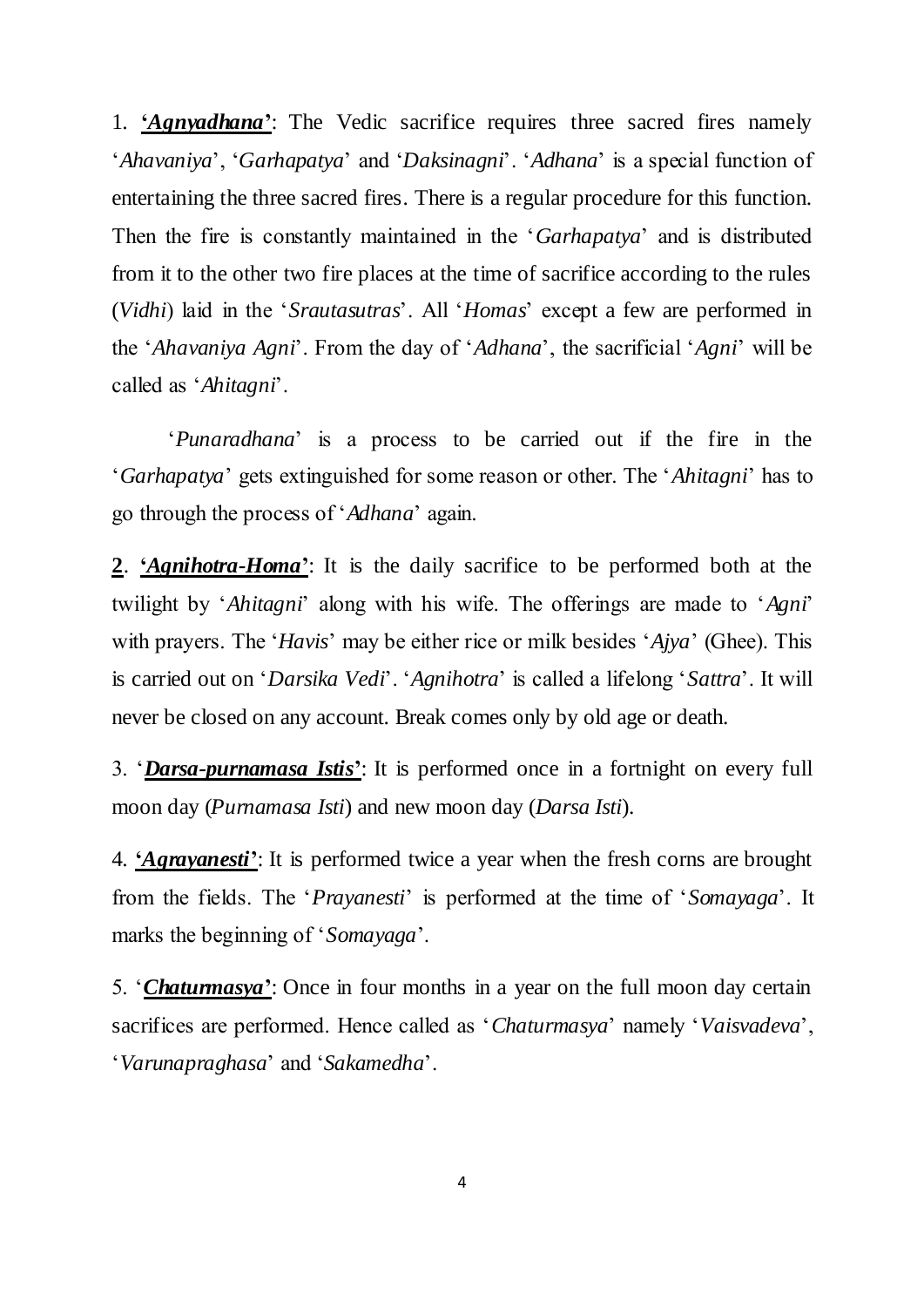6. '*Nirudha Pasubandha***'**: The sacrificer performs with the assistance of six priests where '*Pasu*' is offered. In modern days, the '*Pasus*' are not offered instead the produce of those '*Pasus*' like milk or ghee is offered.

7. '*Sautramani*': It is the seventh '*Havir Yajna*'. It is of two types '*Kaukila Sautramani*' and '*Caraka Sautramani*'. The former is for the happiness in this world and the later is for getting the '*Svarga*' (Highest abode in the next world).

There are seven '*Soma Samsthas*' to be performed at the time of '*Somayaga*' namely,

- 1. '*Agnistoma*'
- 2. '*Atyagnistoma*'
- 3. '*Ukthya*'
- 4. '*Sodasi*'
- 5. '*Vajapeya*'
- 6. '*Atiratra*'
- 7. '*Aptoryama*'

The above seven '*Yajnas*' are called as '*Jyotistomas*'. In these there are mainly 16 priests grouped into four namely, '*Hotrgana*', '*Adhvaryugana*', '*Audgatrgana*' and '*Brahmagana*'. '*Hotrgana*' constitutes four priests called as '*Hota*', '*Prasasta*', '*Acchavakah*' and '*Gravastutah*'. Their main duty is to praise the Gods and invoking them through '*Rgveda*'. '*Adhvaryugana*' constitutes '*Adhvaryu*', '*Pratiprastata*', '*Nestha*' and '*Unneta*'. These four priests responsibility is the preparation of '*Havis*' and offering them properly to the Gods. '*Audgatrgana*' constitutes '*Udgata*', '*Prastota*', '*Pratiharta*' and '*Subrahmanya*'. These four priests recite '*Samaveda*' with different tones and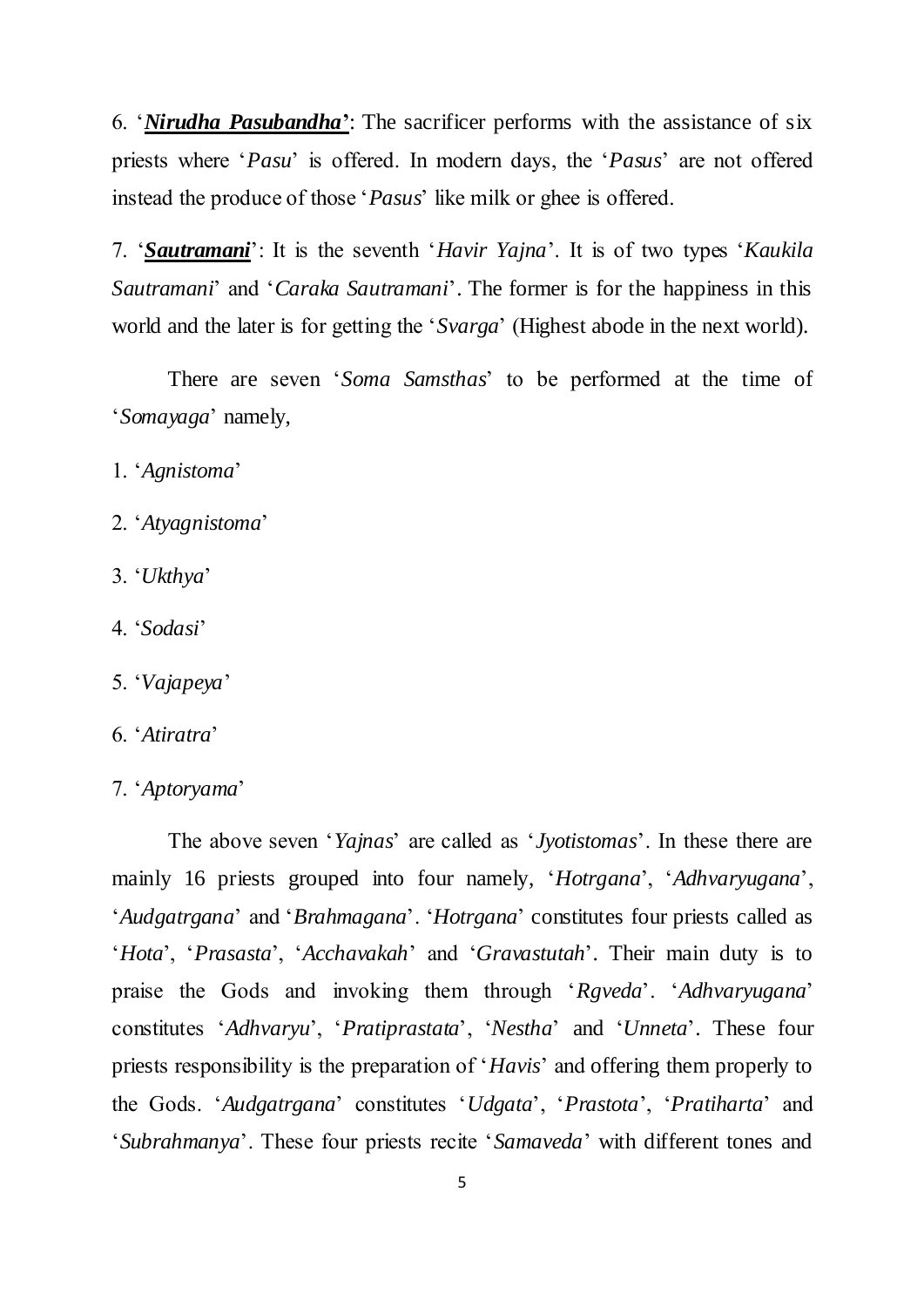musical note to please the Gods. '*Brahmagana*' constitutes '*Brahma*', '*Brahmanacchamsi*', '*Agnidhra*' and '*Pota*". '*Brahma*' is the chief observer of the sacrifice. *'Brahmanacchamsi*' and '*Pota*' are priests assisting the '*Hotrgana*'. '*Agnidhra*' is assisting the '*Adhvaryugana*'.

Apart from these there are sixteen priests, there is one member, four '*Upagatr*' members, '*Samita*', '*Somavikrayi*', ten '*Camasadhvaryus*' and seventeen helpers who take part actively in a sacrifice. The member mentioned above who is well versed in the sacrifice lore is working as all round observer and coordinates the performance. He will rectify the lapses and takes corrective measures. The seventeen helpers will assist and work for the successful completion of the sacrifice. These assistants also should have fair knowledge of sacrifice. The "*Agnistoma Somayaga*' is performed continuously for seven days.

In modern days, sacrifices are performed according to directions given in the Vedic texts. The priests are performing the rituals according to the '*Srauta Sutras*' to which they belong. In South India especially in Karnataka, '*Srauta Sutra*' text of '*Baudhayana*', '*Apastamba*', '*Asvalayana*', '*Bharadhvaja*', '*Hiranyakesin*' etc are followed. They are to some extent similar but in certain cases differ according to the availability of '*Dravyas*' or '*Samits*' in that particular region. They follow their Vedas to which they belong.

There are instances of sacrifices performed in different places in Karnataka in recent days too like Gokarna, Sringeri, Bengaluru etc. There are priests in Gokarna, Shivamogga, Mysuru, Mangaluru etc. These priests even today protect the ritual '*Agni*' unextinguished; perform daily rites and '*Yajnas*'. Nowadays the '*Yajnas*' are performed by some temples or institutions with the aid of many organizations and society for the welfare of the entire universe. In present days '*Prakrti Yajnas*' mentioned in the Vedas are rare. '*Vikrti Yajnas*' like '*Candika Homa*', '*Veda Samhita Svahakara Yagas*', '*Rudra Yaga*' etc are